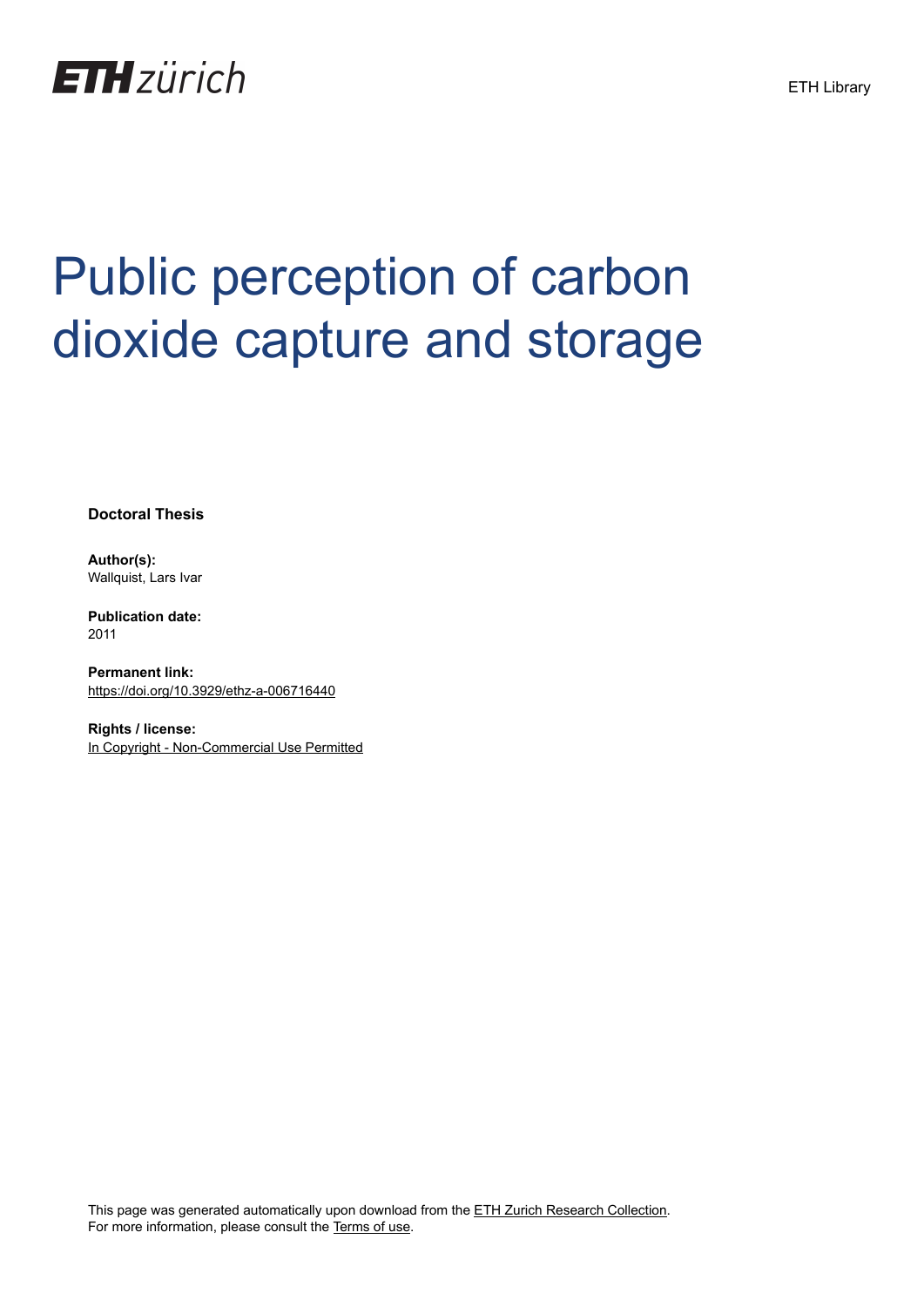DISS. ETH NO. 19952

## **PUBLIC PERCEPTION OF CARBON DIOXIDE CAPTURE AND STORAGE**

A dissertation submitted to ETH ZURICH

> for the degree of Doctor of Sciences

presented by LARS IVAR WALLQUIST MSc, ETH Zurich

> born June  $14<sup>th</sup>$ , 1982 Zurich, Switzerland

accepted on the recommendation of Prof. Dr. Michael Siegrist, examiner Dr. Dancker Daamen, co-examiner Dr. Vivianne H.M. Visschers, co-examiner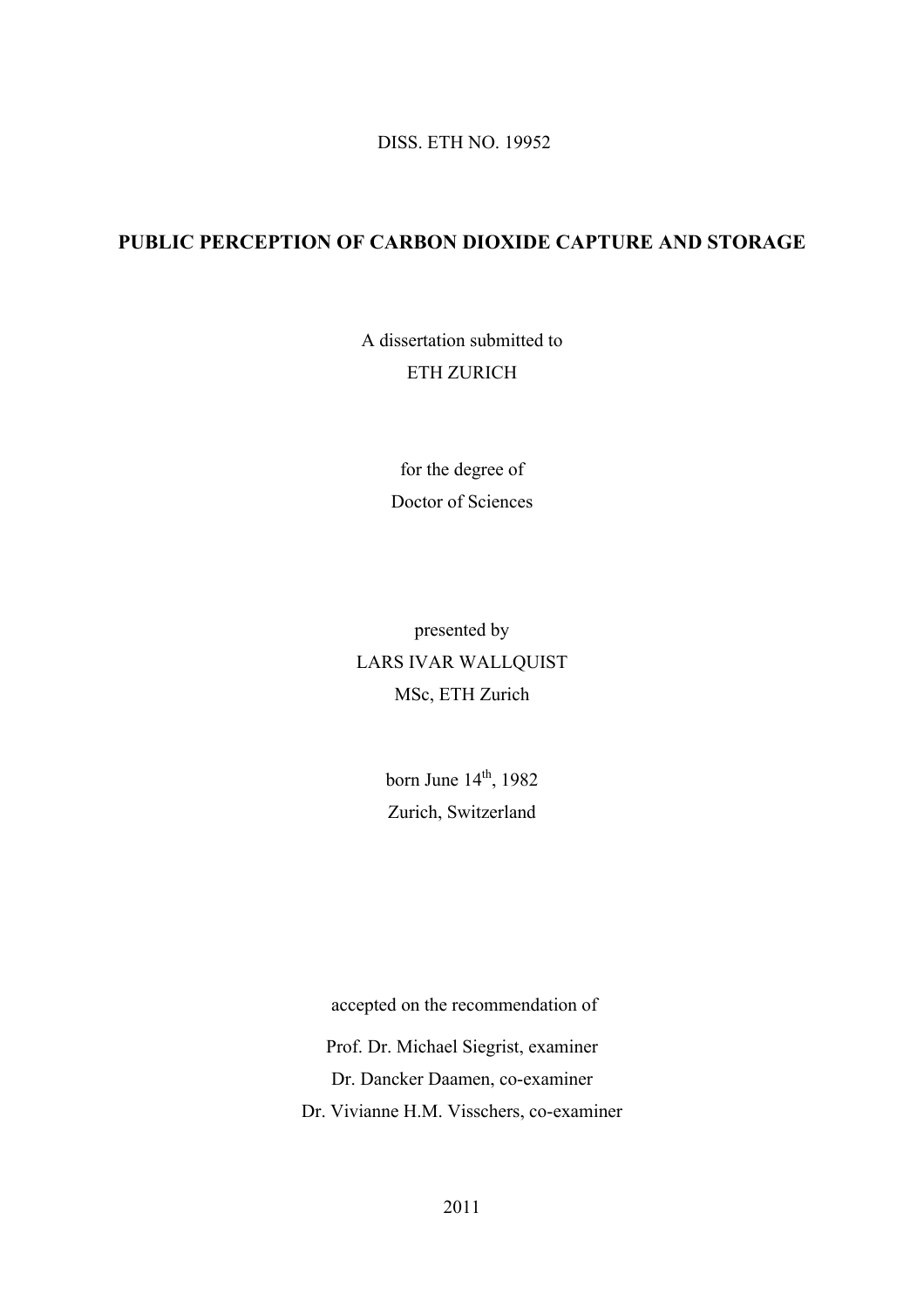## **Summary**

Mitigating climate change has become one of the most important global tasks. Carbon dioxide capture and storage (CCS) is a process that belongs to the range of low carbon energy technologies that can reduce greenhouse gas emissions from electricity production. Early CCS projects have experienced considerable public opposition. The public's perception and acceptance of CCS will be crucial for the further deployment of CCS technologies; hence the present work examines factors that influence these perceptions. The role of intuitive mental concepts, as well as trust and preferences for various characteristics of CCS elements are studied.

A variety of methods are used to look at these factors. Chapter I introduces the main research questions and literature background for this research. Chapter II presents results from in-depth interviews with laypeople on intuitive mental concepts about CCS, such as for example the perception of an over-pressurization of the reservoir or concerns about rebound effects from CCS implementation. The prevalence of such concepts and how they influence the perceived risks and benefits are studied with a large-scale survey in Chapter III. Results show that technical and socioeconomic intuitive mental concepts are common among the general public, and are strong predictors for perceptions of risks and benefits of CCS. Chapter IV examines how the provision of information aimed at resolving common misconceptions about CCS can impact perceived risks and benefits. Different concepts can influence risk and benefit perceptions in different directions. Chapter V further examines the results from experimental work and concludes that information about monitoring measures has no reassuring effect on the general public. For male respondents, this type of information actually increased risk perception. Chapter VI analyzes data on the role of trust and convictions with the help of another large-scale survey using structural equation modeling. Results show that trust is yet an unimportant factor for the risk and benefit perception for CCS technologies, whereas convictions about the subsurface integrity or the need for cutting emissions are significant factors. One explanation for the irrelevance of trust is that the public is not yet aware of what type of organization is propagating CCS. Chapter VII examines preferences for different CCS system elements through a conjoint measurement. Findings show that the Not In My Backyard (NIMBY) effect may be stronger for transport than for storage and imply that the use of biogenic  $CO<sub>2</sub>$  could avoid this effect for storage field trials. The last Chapter (VIII) of this thesis integrates the findings of all chapters, discusses implications and limitations, and proposes future research.